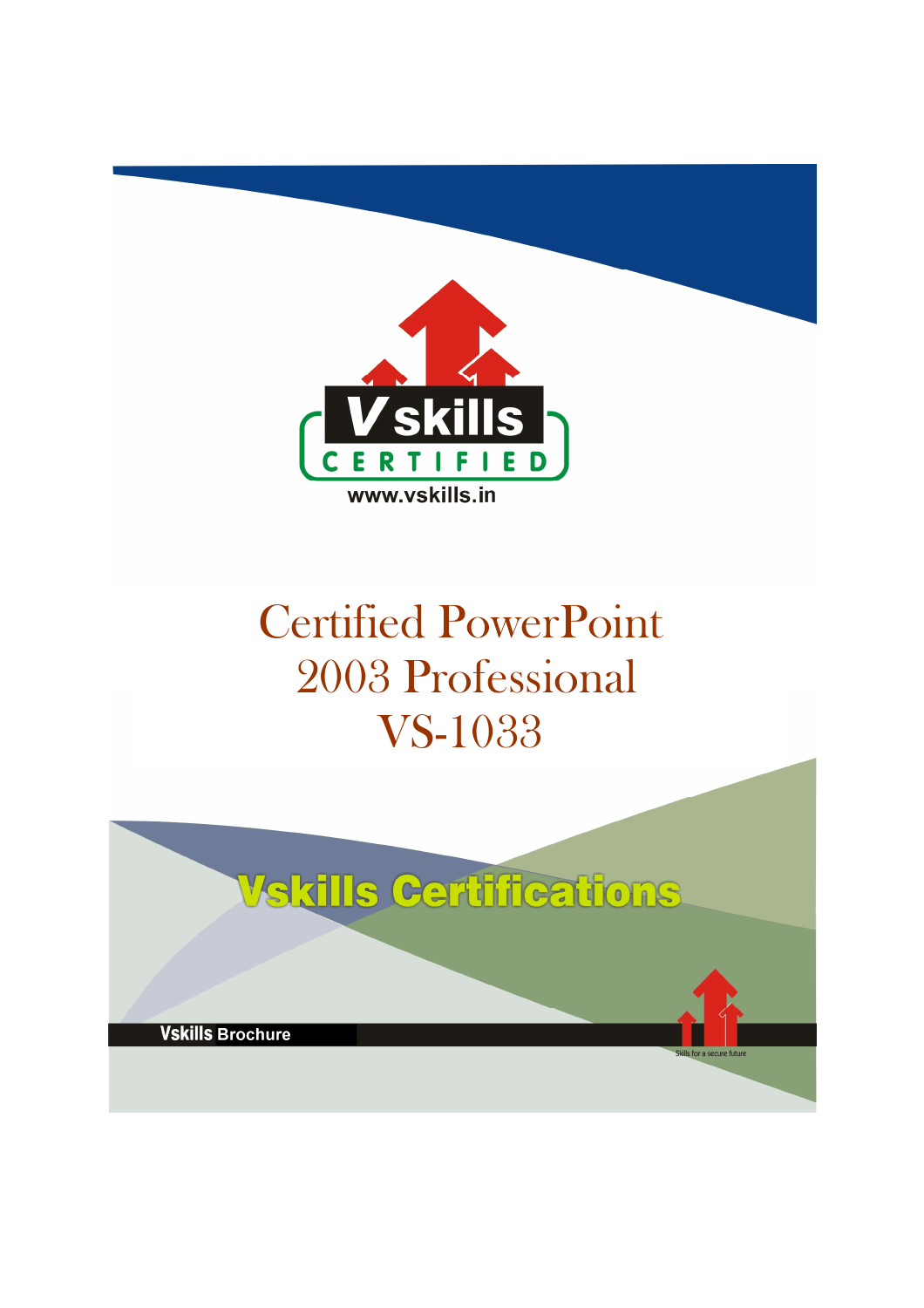# Certified PowerPoint 2003 Professional

## Certification Code VS-1033

PowerPoint 2003 Professional Certification helps demonstrate an individual's overall comprehension and expertise of Microsoft Office programs. VSkills PowerPoint 2003 Professional Certification holders have more than a working familiarity with Microsoft Office programs—they are technically skilled to take advantage of the breadth of features efficiently and effectively. Nearly every sector requires presentation professionals; to perform tasks such as displaying data through slide shows, animations to enliven discussions, enrich studies and reports etc. Microsoft PowerPoint allows users to showcase material, information and data. Slide shows and complex presentations comprising of text, images, 3-D graphics audio clips and animations make compelling speeches and enrich studies and reports.

## Why should one take this certification?

This Course is intended for professionals and graduates wanting to excel in their chosen areas. It is also well suited for those who are already working and would like to take certification for further career progression.

Earning VSkills PowerPoint 2003 Professional Certification can help candidate differentiate in today's competitive job market, broaden their employment opportunities by displaying their advanced skills, and result in higher earning potential. VSkills PowerPoint 2003 Professional Certification can also lead to increased job satisfaction. Certified individuals have increased competence, productivity, and credibility with their employers, co-workers, and clients.

For employers, the certification provides skill-verification tools that not only help assess a person's skills in using Microsoft PowerPoint 2003 but also the ability to quickly complete on-the-job tasks across multiple programs in the Microsoft Office system.

## Who will benefit from taking this certification?

The certification benefits business workers and students who want to present themselves as truly knowledgeable and differentiate themselves in a competitive job market. It also helps hiring managers make job placement decisions. Managers who hire candidates with a VSkills PowerPoint 2003 Professional Certification are helping minimize training costs.

## **Test Details:**

- Duration: 60 minutes
- No. of questions:  $50$
- **Maximum marks:** 50, Passing marks:  $25$  (50%); There is no negative marking in this module.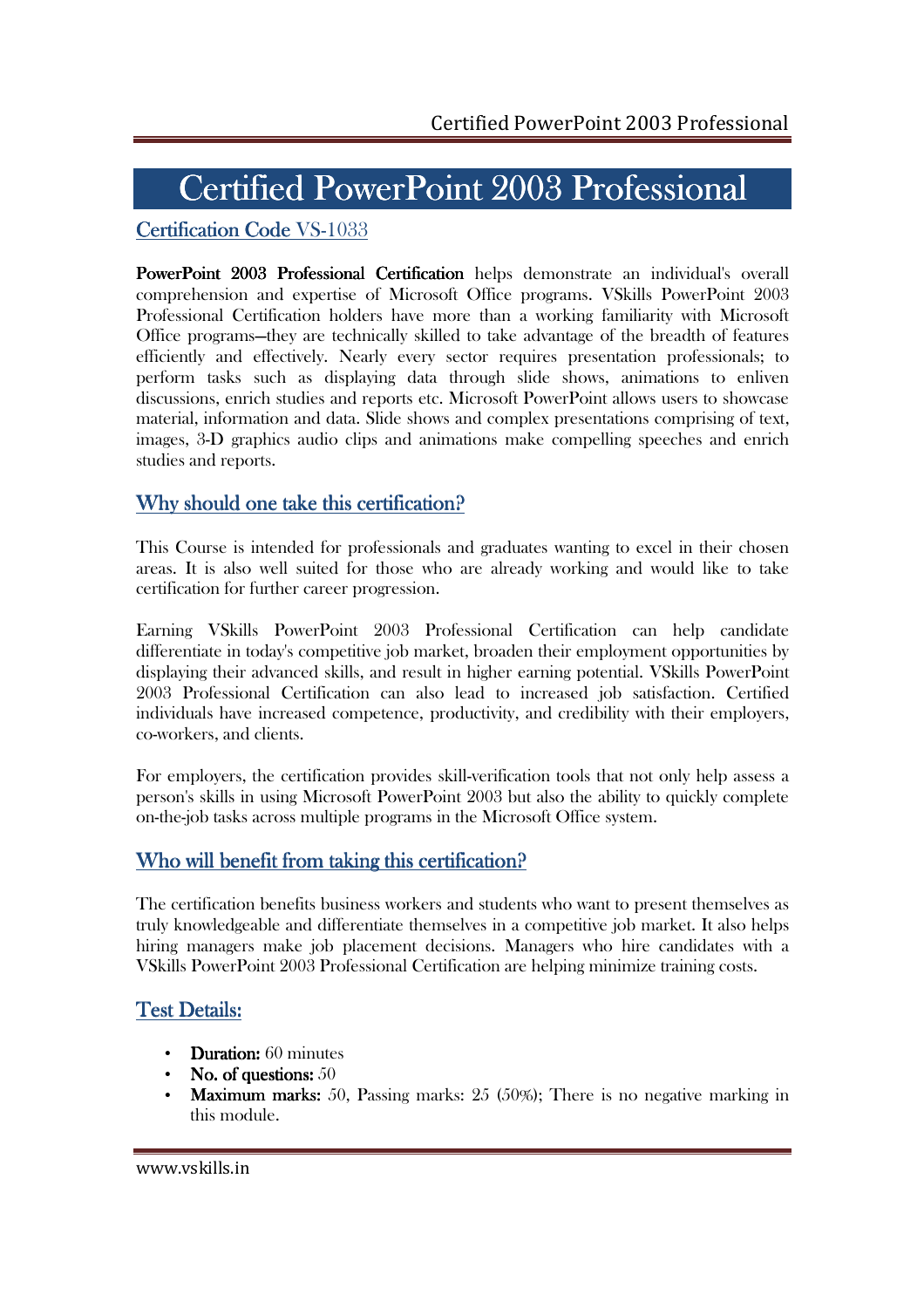## Fee Structure:

Rs. 3,499/- (Excludes taxes)\*

\*Fees may change without prior notice, please refer http://www.vskills.in for updated fees

## Companies that hire Vskills Certified PowerPoint 2003 Professional

MS-PowerPoint professionals are in great demand. There are a lot of boutique niche companies, specializing in Integration Services, who are constantly hiring knowledgeable professionals. International job consultants also are constantly looking for MS- PowerPoint Specialists for overseas jobs. The skill is also greatly in demand in government projects.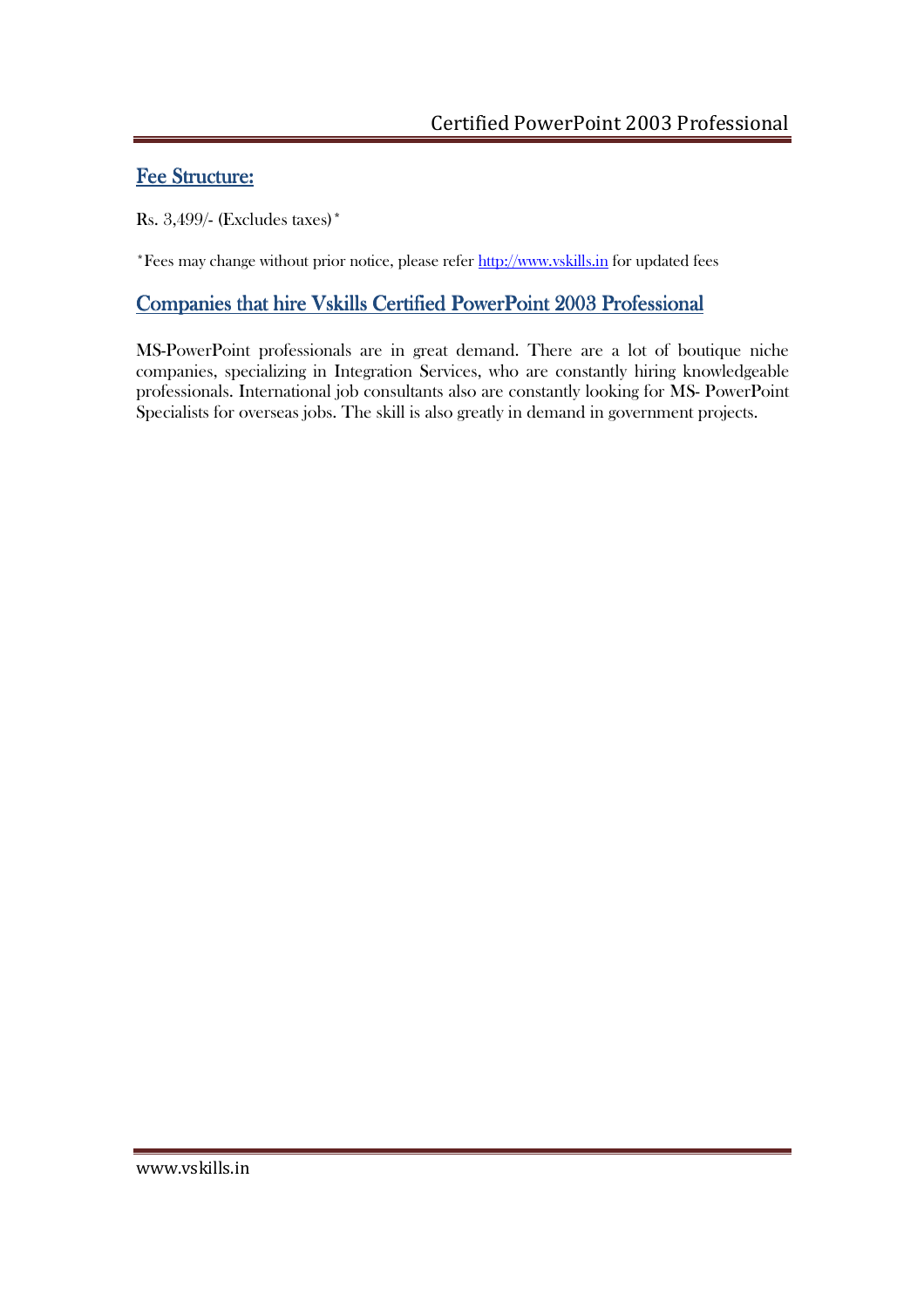## **Table of Content**

## 1 Powerpoint Basics

- 1.1 Advantages
- 1.2 Basic Terms
- 1.3 Starting Microsoft PowerPoint
- 1.4 PowerPoint Interface
- 1.5 View buttons and Slide Views
- 1.6 The Task Pane
- 1.7 Toolbars
- 1.8 Pull-Down Menus
- 1.9 File Management
- 1.10 Presentation Types
- 1.11 PowerPoint File Types

### 2 Creating Content

2.1 New Presentation Options 2.2 Create New Presentations from Templates 2.3 Insert and Edit Text-Based Content 2.4 Insert Tables, Charts, and Diagrams 2.5 Insert Pictures, Shapes and Graphics 2.6 Insert Objects

## 3 Formatting Content

- 3.1 Format Text-Based Content
- 3.2 Format Pictures, Shapes and Graphics
- 3.3 Clip Art
- 3.4 Organization Chart
- 3.5 Format Slides
- 3.6 Apply Animation Schemes
- 3.7 Apply Slide Transitions
- 3.8 Customize Slide Templates

## 4 Collaborating

- 4.1 Track, Accept, And Reject Changes In A Presentation
- 4.2 Add, Edit, And Delete Comments In A Presentation
- 4.3 Compare And Merge Presentations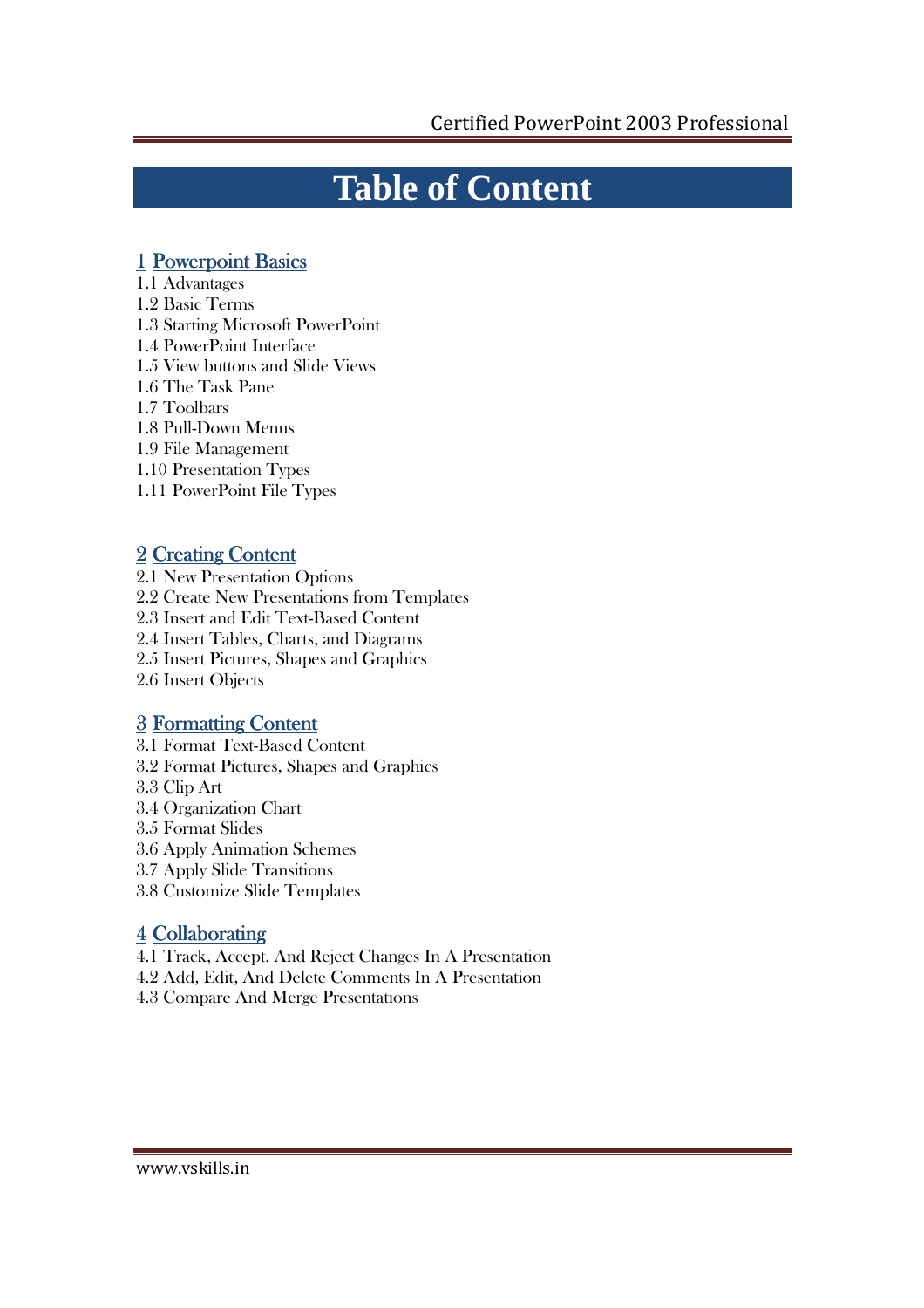## 5 Managing and Delivering Presentations

- 5.1 Organize A Presentation
- 5.2 Set Up Slide Shows For Delivery
- 5.3 Rehearse Timing
- 5.4 Deliver Presentations
- 5.5 Prepare Presentations For Remote Delivery
- 5.6 Save And Publish Presentations
- 5.7 Print Slides, Outlines, Handouts, And Speaker Notes
- 5.8 Export A Presentation To Another Microsoft Office Program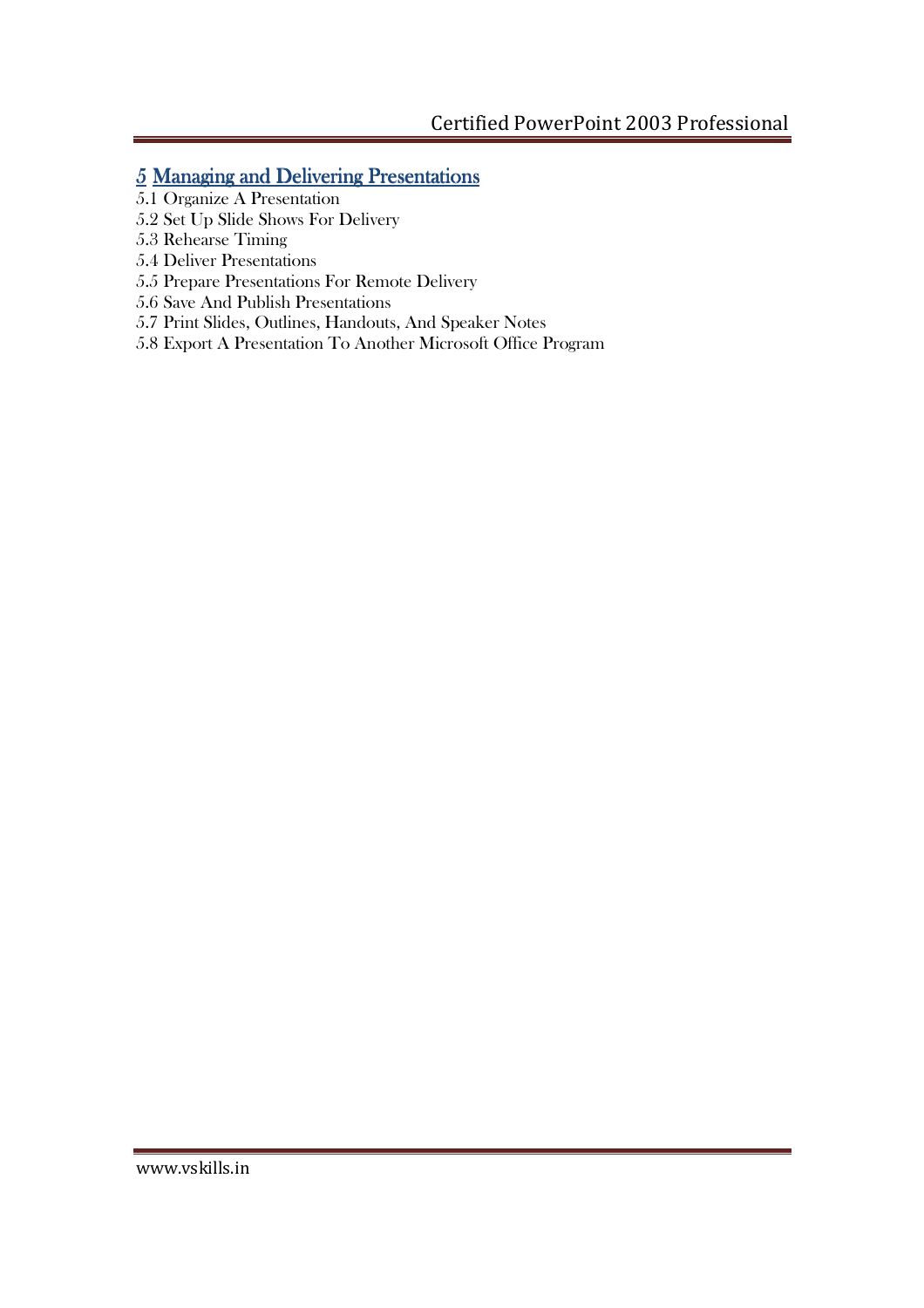# **Sample Questions**

### 1. You cannot close MS PowerPoint application by

- A. Choosing File menu then Exit submenu
- B. Press Alt+F4
- C. Click X button on title bar
- D. From File menu choose Close submenu

### 2. Spelling tool in MS PowerPoint is used for

- A. Spelling suggestions
- B. Grammar options
- C. Synonyms and Antonyms words
- D. All of above

### 3. PowerPoint files have extension

- A. PPT
- B. DOC
- C. XLS
- D. None of above

### 4. The shortcut key to open find dialog box is

- A. Control  $+ F$
- $B.$  Control + L
- $C.$  Control +  $G$
- D. None of above

### 5. The shortcut key to access Open file dialog box is

- A. Control + F
- B. Control + O
- $C.$  Control +  $G$
- D. None of above

### **Answers: 1 (D), 2 (A), 3 (A), 4 (A), 5 (B)**